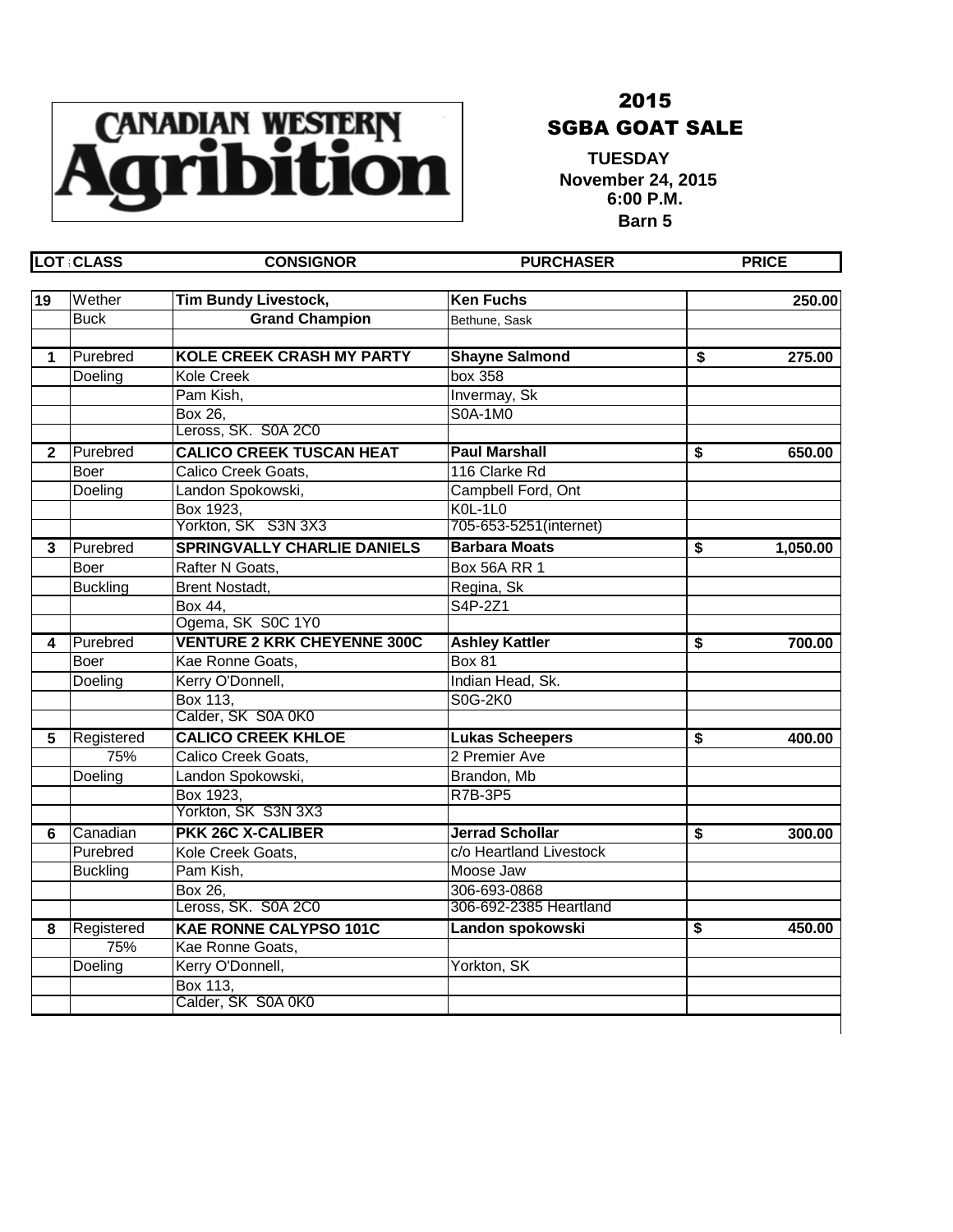| $\overline{9}$ | Registered      | <b>STJ CLOVER</b>              | <b>Lukas Scheepers</b>         | \$                                   | 475.00   |
|----------------|-----------------|--------------------------------|--------------------------------|--------------------------------------|----------|
|                | 88%             | St. John Boer Goats,           | 2 Premier Ave                  |                                      |          |
|                | Doeling         | Corbin & Jessie St. John,      | Brandon, Mb                    |                                      |          |
|                |                 | Box 112,                       | <b>R7B-3P5</b>                 |                                      |          |
|                |                 | Brock, SK S0L 0H0              | 204-725-3389(204-720-3825)     |                                      |          |
| 10             | Registered      | <b>CALICO CREEK BOOTS</b>      | <b>Shane Salmond</b>           | \$                                   | 500.00   |
|                | 88%             | Calico Creek Goats,            |                                |                                      |          |
|                | Doeling         | Landon Spokowski,              | 306-849-4631                   |                                      |          |
|                |                 | Box 1923,                      |                                |                                      |          |
|                |                 | Yorkton, SK S3N 3X3            |                                |                                      |          |
| 11             | Registered      | <b>KOLE CREEK CALLISTA 14C</b> | <b>Jody Eyolfson</b>           | \$                                   | 200.00   |
|                | 50%             | Kole Creek Goats,              | <b>Box 893</b>                 |                                      |          |
|                | Doeling         | Pam Kish,                      | Foam Lake, Sk                  |                                      |          |
|                |                 | Box 26.                        | <b>S0A-1A0</b>                 |                                      |          |
|                |                 | Leross, SK. S0A 2C0            | 306-272-3583(internet)         |                                      |          |
| 13             | Purebred        | <b>CALICO CREEK ACCURACY</b>   | <b>Daniel Maurer</b>           | \$                                   | 725.00   |
|                | Boer            | Calico Creek Goats,            | <b>Box 249</b>                 |                                      |          |
|                | <b>Buckling</b> | Landon Spokowski,              | Lemberg, Sk                    |                                      |          |
|                |                 | Box 1923,                      | <b>S0A-2B0</b>                 |                                      |          |
|                |                 | Yorkton, SK S3N 3X3            |                                |                                      |          |
| 14             | Pen 0f 3        | <b>CALICO CREEK</b>            | <b>Lukas Scheepers</b>         | \$                                   | 1,425.00 |
|                | Registered      | Calico Creek Goats,            | 2 Premier Ave                  |                                      |          |
|                | 50%             | Landon Spokowski,              | Brandon, Mb                    |                                      |          |
|                | Doeling         | Box 1923,                      | <b>R7B-3P5</b>                 |                                      |          |
|                |                 | Yorkton. SK S3N 3X3            | 204-725-3389(204-720-3825)     |                                      |          |
| 20             | Male kid        | <b>RESERVE GRAND CHAMP</b>     | <b>Todd &amp; Emily Zeller</b> | \$                                   | 170.00   |
|                |                 | Tim Bundy Livestock            | Site 1 RR 1 Box 15             |                                      |          |
|                |                 |                                | Southey, Sk                    |                                      |          |
| 21             | Pen of 3        | <b>Ernie Penny</b>             | <b>Lukas Scheepers</b>         | \$                                   | 630.00   |
|                | doelings        |                                | 2 Premier Ave                  |                                      |          |
|                |                 |                                | Brandon, Mb                    |                                      |          |
|                |                 |                                | <b>R7B-3P5</b>                 |                                      |          |
| 22             | Nubion          | <b>Cindy Paterson</b>          | <b>Dr Christine Ewert Hill</b> | \$                                   | 125.00   |
|                | buckling        |                                | <b>Box 31</b>                  |                                      |          |
|                |                 |                                | Redvers, Sk. S0C-2H0           |                                      |          |
| 23             | Market          | <b>Ernie Penny</b>             | <b>Todd &amp; Emily Zeller</b> | $\overline{\boldsymbol{\mathsf{s}}}$ | 160.00   |
|                | wether          |                                | Site 1 RR 1 Box 15             |                                      |          |
|                |                 |                                | Southey, Sk                    |                                      |          |
| 24             | Pen of 3        | <b>Ernie Penny</b>             | <b>Todd &amp; Emily Zeller</b> | $\overline{\boldsymbol{\mathsf{s}}}$ | 450.00   |
|                | wethers         |                                | Site 1 RR 1 Box 15             |                                      |          |
|                |                 |                                | Southey, Sk                    |                                      |          |

## 2015 PRODUCTION SALE INTERNET BIDDING

| 16 | Pen of 3      | <b>Roblyn Ranch</b> | <b>Beatles Boers</b> | \$ | 750.00    |
|----|---------------|---------------------|----------------------|----|-----------|
|    | <b>Does</b>   |                     | Site 1 RR 1 Box 15   |    |           |
|    |               |                     | Southey, Sk.         |    |           |
| 18 | Pen of 3      | <b>Roblyn Ranch</b> | <b>Angie Moore</b>   | S  | 1,050.00  |
|    | <b>Does</b>   |                     | <b>Box 484</b>       |    |           |
|    |               |                     | Carnduff, Sk         |    |           |
| 20 | <b>LOTS</b>   |                     |                      |    |           |
|    |               |                     |                      |    |           |
|    | <b>START</b>  |                     | <b>SALE GROSS</b>    | S  | 10,735.00 |
|    | <b>FINISH</b> |                     | <b>AVERAGE</b>       | æ  | 536.75    |